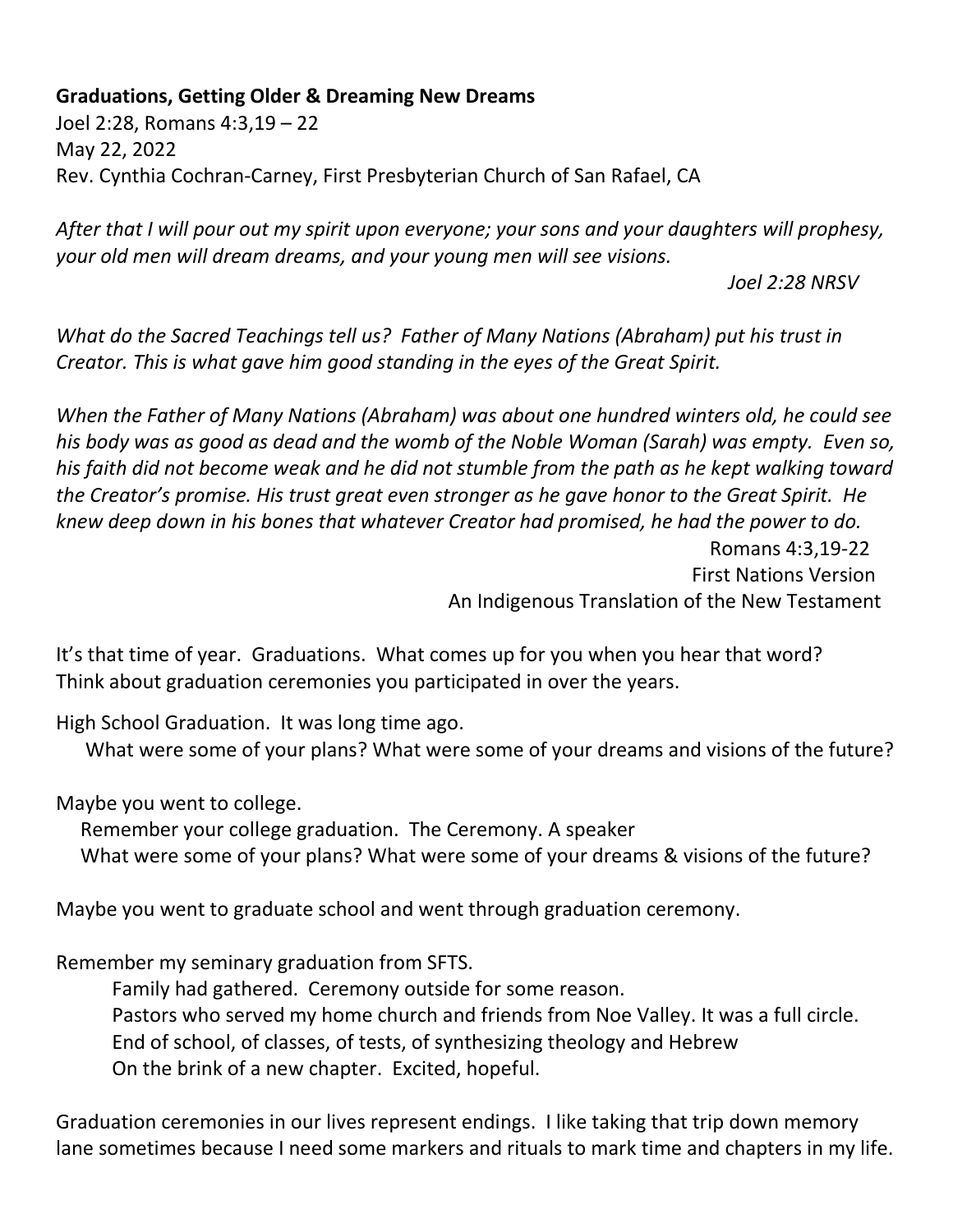How was the Spirit moving in me then? What has changed? What was ending? What was beginning? What new colors were emerging in my life's work of art?

I have been thinking quite a bit about graduations these days. One reason is because our younger son, Josh, is graduating from Cal State Fullerton this week. The ceremony is on Wed. We will celebrate this event at a dinner along with my sister who is flying in from Pittsburgh, my older son fly in from Philadelphia, niece and family from Newport Beach, cousins, and nephew and his family, including the newest baby in the family who is just 3 months old. Generations together in person to celebrate Josh – who he is, who he has always been. And his achievement and dreams.

I don't take this celebration for granted. So many events and losses over the past 2 years of the pandemic – missed graduations, weddings, memorial services, retirement parties. I like rituals of endings and beginnings.

Part of those moments it seems to me – moments like graduations and retirements – is they invite us to wonder what are our dreams as individuals, a community and a society. Dreams lost, dreams redefined, new dreams as young people and as adults in different seasons of our lives, and in the second half of our lives or last third and wherever we imagine ourselves.

Dreams come from a deep place in us. Joys, skills, hopes. They are shaped by external factors and from what we say – well that is just not possible. Or it is too late for that dream.

Sometimes dreams are shaped by external factors – what is going on in our family, our community, our church, our world. I have been thinking so much about the young people who are in high school and college and who had to navigate the pandemic. Such a life changing time for these students and teachers. I know from talking to young people in my life and with some of you who have children, grandchildren nieces and nephews and friends, that we are hearing how sad and mad they are. They feel they missed a significant part of the experience of high school and college. I pray for them. I pray we take time to listen to their losses and acknowledge them. But there is more.

There is joy ahead and there are challenges. Our passage from Joel offers some heart wisdom for them and us whatever our age. Earlier in this chapter -

*<sup>12</sup>Yet even now, says the HOLY ONE, return to me with all your heart, with fasting, with weeping, and with mourning; <sup>13</sup>rend your hearts and not your clothing. Return to the Holy One, your God, for God is gracious and merciful, slow to anger, and abounding in steadfast love.*

*<sup>28</sup>Then afterward I will pour out my spirit on all flesh; your sons and your daughters shall prophesy, your old men shall dream dreams, and your young men shall see visions.*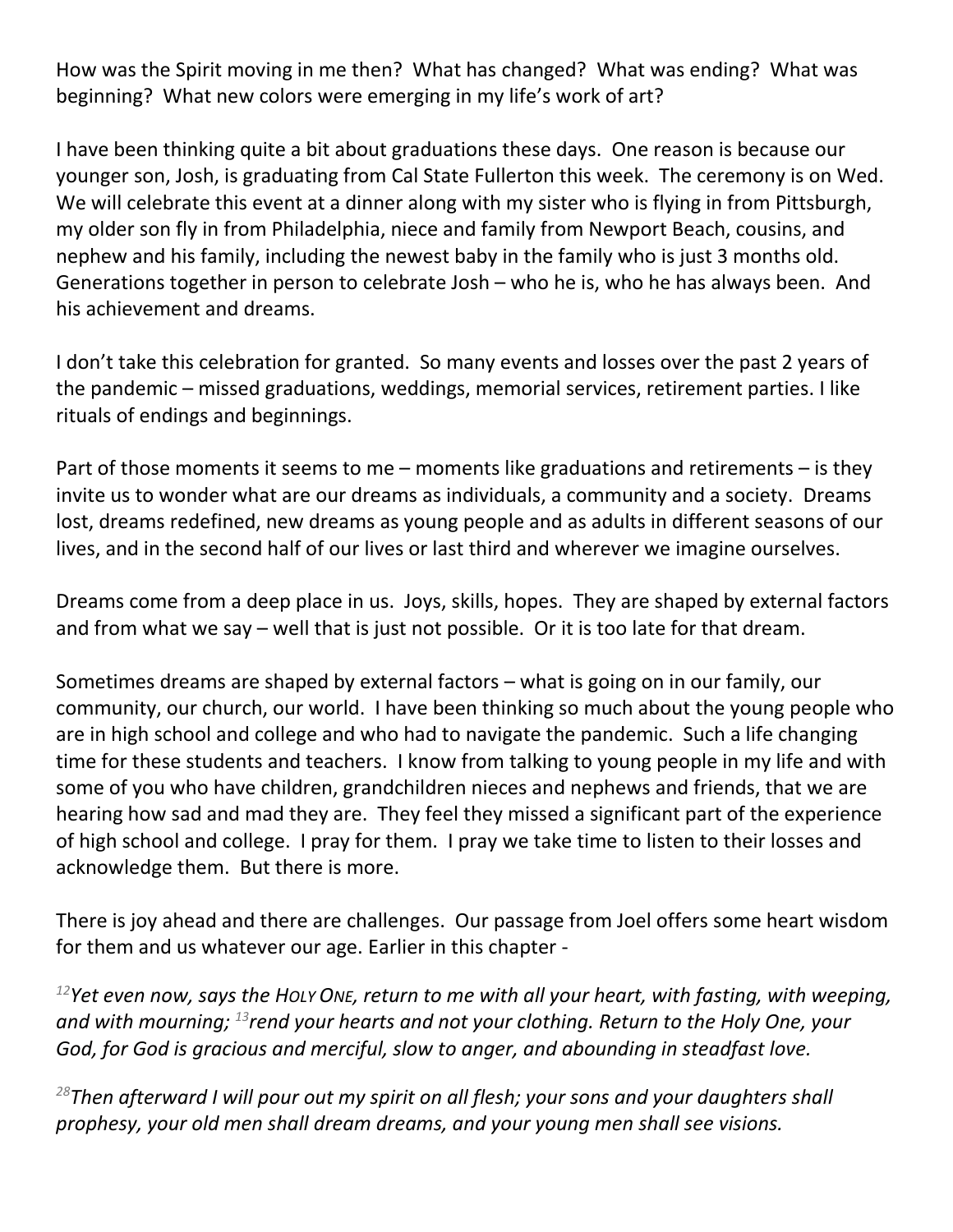**If** you return, turn to God, remembering who you are, turn around and be open With your whole heart Not just the happy parts But the weeping part Fasting from whatever keeps you from connecting Mourning honestly what is to be mourned,

**Then** I, God, will pour my Spirit on all people. And you all will dream new dreams and have visions.

The prophet Joel was speaking to the people who had endured a plague infestation of locusts. It destroyed their crops, their food, their livelihood. It was a catastrophe. And they turned away from God in their loss. But the prophet Joel instructs them to be transformed, to change, to turn toward the Holy One with their whole hearts They can experience hope when they bring who they are to the Holy One. And there will be new dreams. It is hard to see right now. But that is the promise. He seems to be saying - You may think you are too old to have visions and dreams of something good. Or you may think you are too young and your life is ruined and this catastrophe has made it impossible to have any of the dreams you imagined – small dreams, and larger dreams. No. You are not too old and not too young. Let your hearts be changed.

The universality of the gift of God's spirit on all, regardless of social status, regardless of the privilege of age, is an amazing vision. Among other things, the vision means that the traditional hierarchies of power are destroyed.

What a message to hear with our bodies, with our hearts. Some of us came to learn from Father Vincent Pizzuto yesterday. He reminded us that as people who follow the ways of Jesus, the holy source of truth does not begin with the book but with a body, Jesus, embodied. So when we come to scripture, we might first ask, what comes up for us in our bodies today? What comes up for you when you hear this passage from Joel?

High School Students who are graduating and felt like they missed out  $-$  it might take a while to see where they are since they missed a year and almost two. The passage says - Come with your weeping. God is listening. You will dream new dreams.

College students who had their college years interrupted, taken by the Covid pandemic – we know it was hard. Many felt so stressed about being isolated, or moving home or taking endless classes on line or being in quarantine. The passage says - Mourn your losses. The Source of Love is with you. Then celebrate what you did achieve. You will have visions and dream new dreams.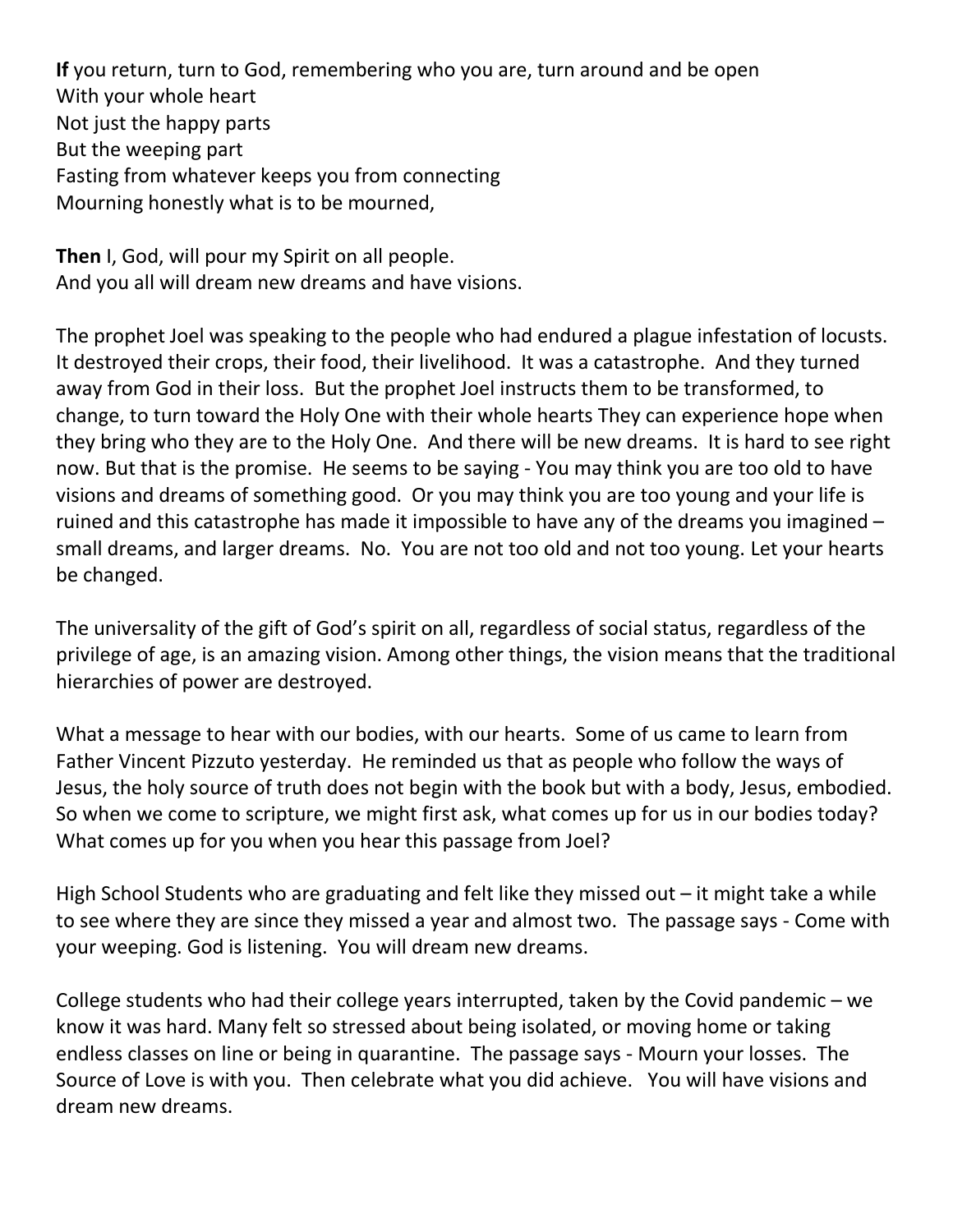As we wonder about this passage, what might we tell our 18 year old selves? Or our young 20's selves if we could? That dreams change and that is okay. And the Holy One is with us now and in the midst of letting go of dreams and fashioning new ones.

And what about where we are now? Most of us in our second half of life. We are not graduating, but we have a sense of commencements, of how something shifts in us and something new may open up in our hearts. Not too old for new dreams.

Like Abraham and Sarah. I am so taken with this new translation from indigenous people. This passage from Romans, examples of who has been faithful – they use the word *trust*. Abraham and Sarah – old as dirt, old as the hills, *about one hundred winters old*. And yet they stayed on a path of trust, of openness, to trusting in the promises of Great Spirit. *He knew deep down in his bones that whatever Creator had promised.* The promise was for descendants. Impossible. And yet….Isaac is born to them. It happened in ways they could not have imagined.

In this translation, Jesus is called *Honored Chief Creator Sets Free (Jesus).* We are set free to remember who we are – Beloved and live into the promises and dreams.

A promise of life, of relationships, of wholeness, of being at home in Divine Presence.

Whether we are 40 winters old or 80 winters old, what are our tasks and dreams now? Richard Rohr writes that in the first half of life – any age – our task is the build a strong container, our identity. Let's celebrate with the graduates who are doing that. They achieved something significant. Alleluia! A diploma, a degree. This will be part of their identity.

In the second half of life – which can start at any age – the task is to find and explore the contents the container was meant to hold. We pay attention. We work on detachment from that which blocks us from experiencing the deep unconditional love of God. We do the inner work of meaning making, do not deny our failures and flaws, and receive the gift of the True Self, the unique beloved creation that we are. Discover or renew some dreams. In this work of art of our second half of life, what are you painting now? What colors will you commence using you have not tried before? It is not too late to add blues or reds or greens. In community we can discover the dreams meant to give life. Remember Abraham and Sarah.

Graduations, retirements, endings and beginnings. We need some markers along the way help us navigate life. What if we go back to the beginning? There are many places in scripture where we are called to be Children of God. Openness, paint with all the colors, dream many dreams. Maybe we need to be reminded of those early lessons as children way back in kindergarten. I will close with one of my favorite graduation speeches was made into a book by Robert Fulghum. He offers this wisdom.